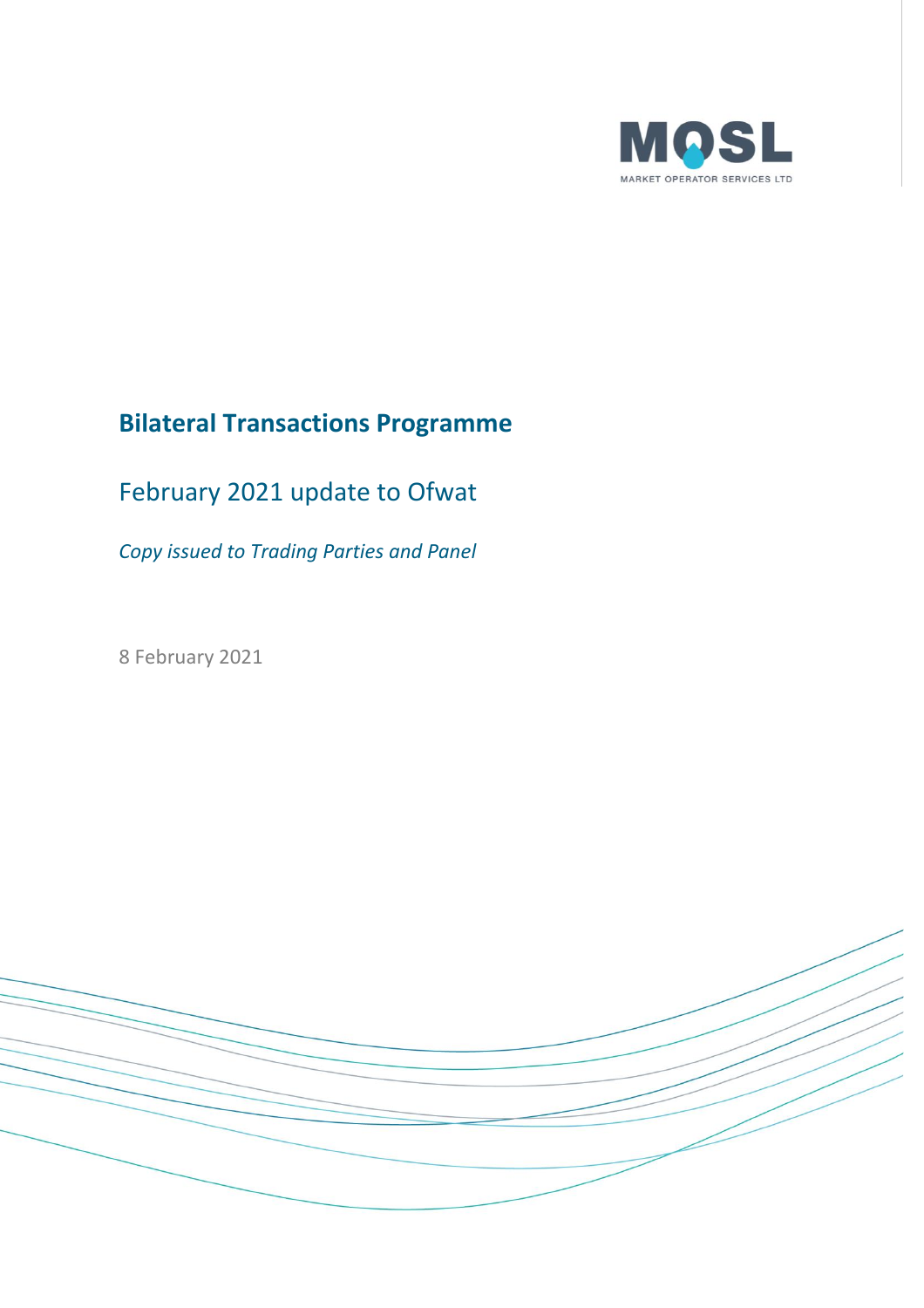

 $\overline{2}$ 

### Bilateral Transactions Programme

Bi-monthly update to Friday 5 February 2021

### **Programme continues to make strong progress**

The bilateral transactions team continues to make strong progress. On 14 December the programme achieved a major milestone with the first successful test connection between a trading party's system and the bilateral hub's test environment. A number of other companies have since done the same.

Work continues to develop the pilot process (meter verification/C1) and the additional functionality that MOSL will deliver with the first process (e.g. deferrals and reporting), as well as on the bilateral hub itself.

In parallel, MOSL continues to update and issue the associated process documentation, working with members of the Code Advisory Group (CAG) to translate the process changes into draft code change documents for consideration and approval by the Panel and Ofwat. MOSL is in the process of recommending ways in which the process can be slimmed down to make it more efficient and effective within this agile programme.

The start of 2021 has brought delivery of Phase 2 of the process - including the first versions of the hub and pilot process - into focus and the actions that MOSL and Trading Parties need to take over the coming months to meet the revised Authority Timetable deadline, which requires the processing of C1s via the bilateral hub by the end of July 2021 (Phase 2). Ensuring all trading parties use the hub is essential, hence its use will be mandated in phases.

At its regular planning update to Contract Managers on 29 January, the MOSL team provided an updated **'roadmap' for Phase 2,** including implementation steps and how the switchover from existing processes to the bilateral hub will work, the training that will be provided and so on.

**How Phase 3 will be delivered and the number of processes that it will include has not yet been confirmed and is due to be considered this month (February).** MOSL is optimistic, however, that programme delivery remains 'front-end loaded' and that much of the work in phase 2 will be vital for, or benefit, subsequent phases.

### **Delivery timeline is under pressure and 'at risk' – but MOSL is responding**

The delivery schedule of the Bilateral Transactions Programme remains challenging, both in terms of MOSL's delivery and ensuring that all trading parties 'cross the line together' at the end of each phase.

The challenge in meeting the revised Authority Timetable for Phase 2 at the end of July 2021 has been increased further by MOSL's decision to agree to trading parties' requests to include key functionality earlier in the programme than originally planned.

MOSL is responding to the challenge in two principal ways: increasing resource in our technical delivery team and adopting a revised release strategy in which the C1 process will be delivered in phases between April and June.

The revised release strategy was explained to trading parties at a regular planning update meeting on 29 January, including details of when each deliverable will be made available within each system environment. The plans, and a recording of the meeting, have been issued to all trading parties.

Feedback from trading parties has been positive and the additional clarity was welcomed. A number of trading parties have expressed their concerns about being able to carry out system-to-system integration within the tight timescales in one-to-one meetings. Some companies are thought to be considering using the web-portal (low volume integration) solution, at least in the short-term (see below).

MOSL continues to recognise the importance of regular, effective communication and coordination. Extensive communication is continuing, both within the four working groups and to all trading parties. As we enter the final